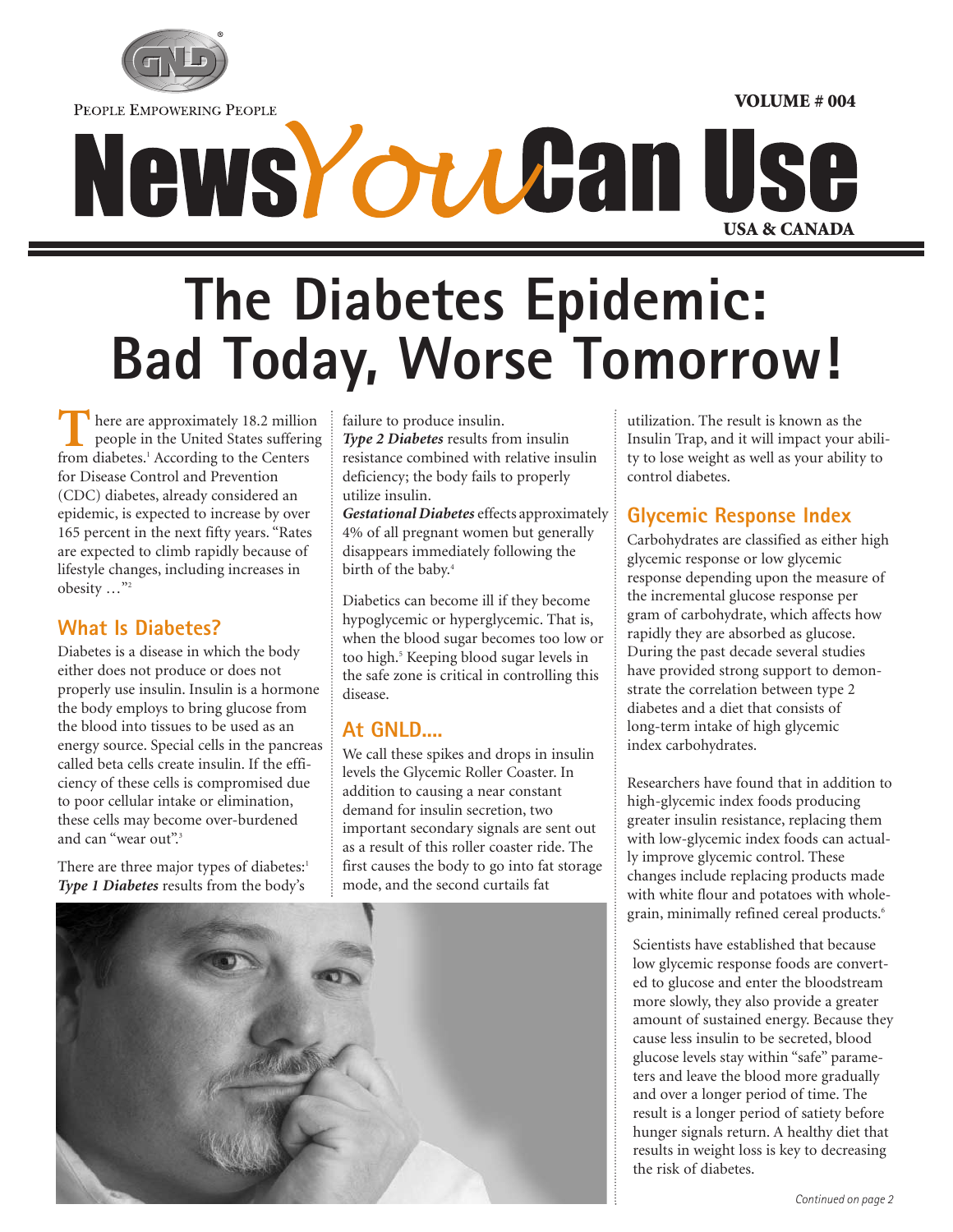#### *Continued from page 1*

According to the Joslin Diabetes Center at Harvard School of Medicine, the risk of type 2 diabetes can be cut by more than 50% by changes in diet and exercise. "The results of the nationwide Diabetes Prevention Program … showed that people with impaired glucose tolerance can reduce their risk of developing diabetes by 58 percent if they lose a modest amount of weight and begin a program of 30 minutes of exercise daily."2

#### **Control Diabetes and Lose Weight at the Same Time!**

Always on the frontier of nutritional science, GNLD's Scientific Advisory Board and Global Science Network developed a weight loss program that follows these principles. The GR<sup>2</sup> Control® program, as the name implies, revolves around controlling glycemic response. The number "2" represents the exponential benefits for long-term health through a low glycemic response diet. These benefits include lower risk of heart disease and preventing or controlling diabetes.

Many people cannot distinguish between high- and low-glycemic response foods. Through the the Enjoy and Avoid Guide, the GR<sup>2</sup> Control program identifies these foods and includes suggestions for snacks and main meals.



The complete GR<sup>2</sup> Control products work together to:

- ♦ Re-balance nutrient intake
- $\triangle$  Re-program the biochemical signal network and
- ♦ Re-energize the body

The GR<sup>2</sup> Control program utilizes the latest understanding of the glycemic response to lower insulin secretion demands, keeping you off the Glycemic Roller Coaster and out of the Insulin Trap. It provides sustained feelings of

satisfaction between meals, maintains balanced and controlled energy levels, and keeps "fat-storage doors" closed and "fatburning doors" open. Formulated with supervision and input from the Scientific Advisory Board and the Global Science Network, GR<sup>2</sup> Control is truly on the cutting edge of weight loss and disease prevention science.

Controlling diabetes and other diseases through a sound, scientifically based nutritional program makes good sense. GNLD is proud to be a part of the formula.

#### **References**

1. American Diabetes Association: www.diabetes.org 2. Joslin Diabetes Center: www.joslin.harvard.edu 3. USC study: "Many Latino children well on way to diabetes and heart disease" www.scienceblog.com 4. WebMD.com: www.webcenter.health. webmd.netscape.com 5. www.jdf.org 6. *American Journal of Clinical Nutrition*, vol. 76, no. 1, 274S-280S, July 2002

### **Cellular Nutrition & Diabetes**

Unhealthy cells play a central role in the onset of diabetes. Diabetes is characterized by poor beta cell function. Beta cells create insulin in the pancreas and scientists believe that when the body is developing insulin resistance, these cells are over-burdened and can "wear out".<sup>3</sup>



Research suggests that beta cell function begins declining significantly before diabetes is diagnosed. Proper nutrition, therefore, must begin at the cellular level.

This current research is, of course, not new to GNLD. For over 45 years, GNLD scientists have known that good nutrition begins at the cellular level. Each cell is like a miniature human body. Every cell must be able to take in nutrients and eliminate waste products efficiently through the membrane that surrounds it.

In 1958, scientists formulated a dietary supplement that replaces the lipids and sterols lost through deficient diet or food processing. This supplement became known as Tre-en-en® Grain Concentrates. Tre-en-en is a unique combination of concentrated extracts from whole-wheat berry, rice bran, and soybeans.

With the rise in diabetes and other weight-related diseases, cellular nutrition and supplements that improve cellular efficiency are critical now more than ever.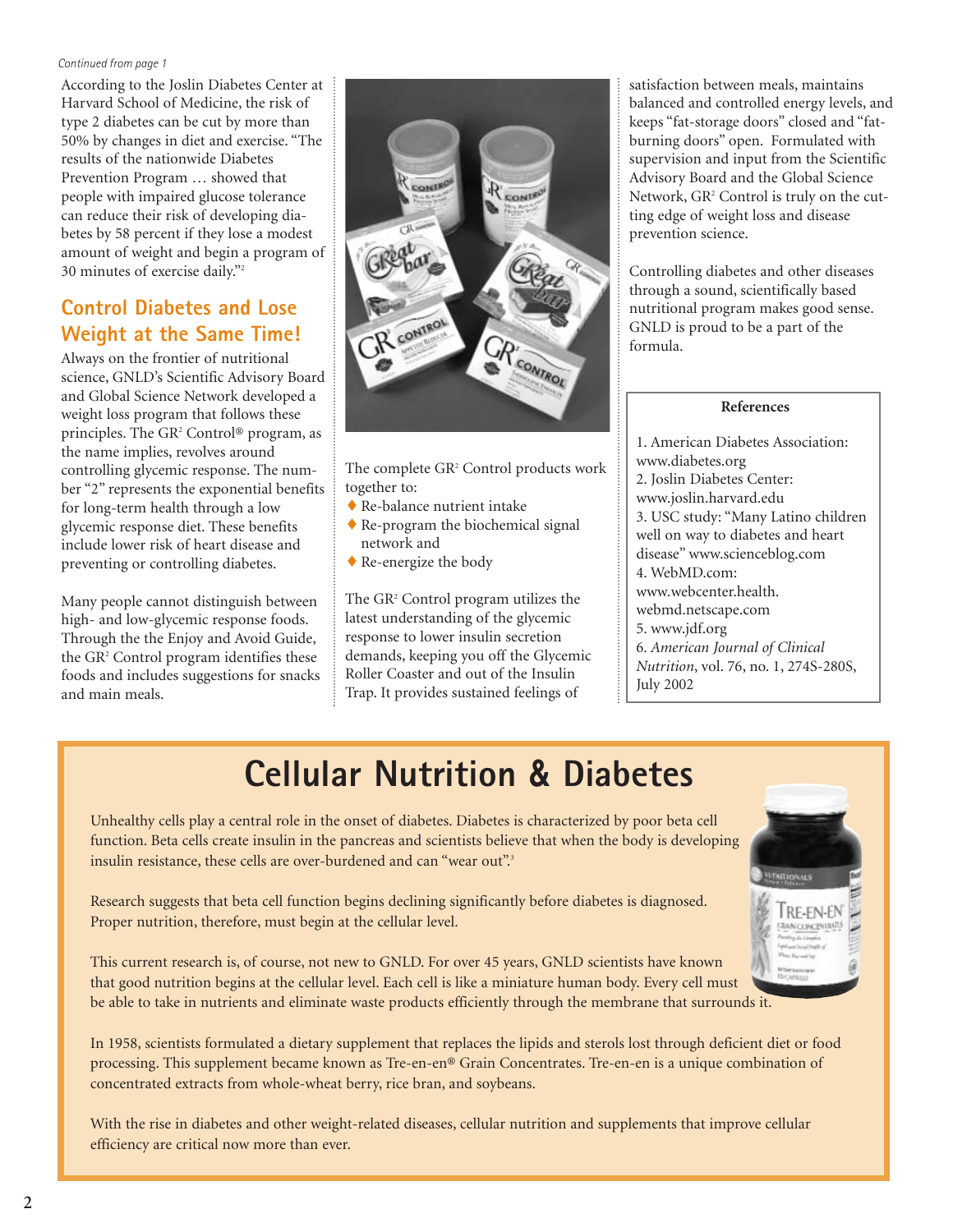

### **The SAB Has The Answers!**

**GNLD's Scientific Advisory Board Answers Your Important Health Questions**

**Q**. *I asked my doctor about high-protein/lowcarbohydrate diets, and she said high-protein diets are bad for the kidneys. I would like to begin the GR2 Control program, but I'm concerned because it seems like a high-protein diet.*

A. While the GR<sup>2</sup> Control<sup>®</sup> Meal Replacement Protein Shakes themselves are high in protein and low in fat and carbohydrates, the program as a whole is not a high-protein diet. In fact, the  $\overline{GR^2}$  Control Program is scientifically designed to balance protein, fat, and carbohydrates in order to enhance weight-loss. Reviewing a weight-loss program with your doctor is an excellent idea. We assure you that the GR<sup>2</sup> Control plan, as outlined in the Success Guide, will not cause harm to the kidneys.

#### **Q**. *Is the amount of sodium in the GR2 Control Meal Replacement Protein Shake considered high?*

**A.** Sodium is an essential nutrient. It has been classified as an electrolyte and is also integral to the metabolism of proteins and carbohydrates and the maintenance of the body's acid/alkali balance. Although there has been no established RDA for sodium, most medical experts agree that we should consume no more than 2400 milligrams of sodium per day. (American Heart Association: *www.americanheart.org*)

The GR<sup>2</sup> Control Meal Replacement Protein Shakes have 350 mg of sodium per serving. With the two servings per day and the recommended meal plan, your sodium intake should fall well below the generally accepted recommended daily amount.

#### **Q.** *My teenager struggles with her weight. What would be the best diet for her?*

**A.** The best plan for a healthy lifestyle for children begins with regular exercise and a nutritious diet that is low in sugar and "junk food." The word "diet" too often implies a temporary nutritional program; most children need to learn healthy eating habits early to encourage a lifetime of healthy choices that include a balance of proteins, carbohydrates, and fats. Chips, soda, and processed fast foods are the detriment of too many children today.

If your teen's pediatrician suggests that your child needs to lose weight, consider the GR<sup>2</sup> Control program. It is a safe, effective method. Through the meal replacement protein shakes and the Enjoy and Avoid booklet, the program will guide you and your child towards healthy food choices that enable the body to burn fat for fuel rather than storing it.